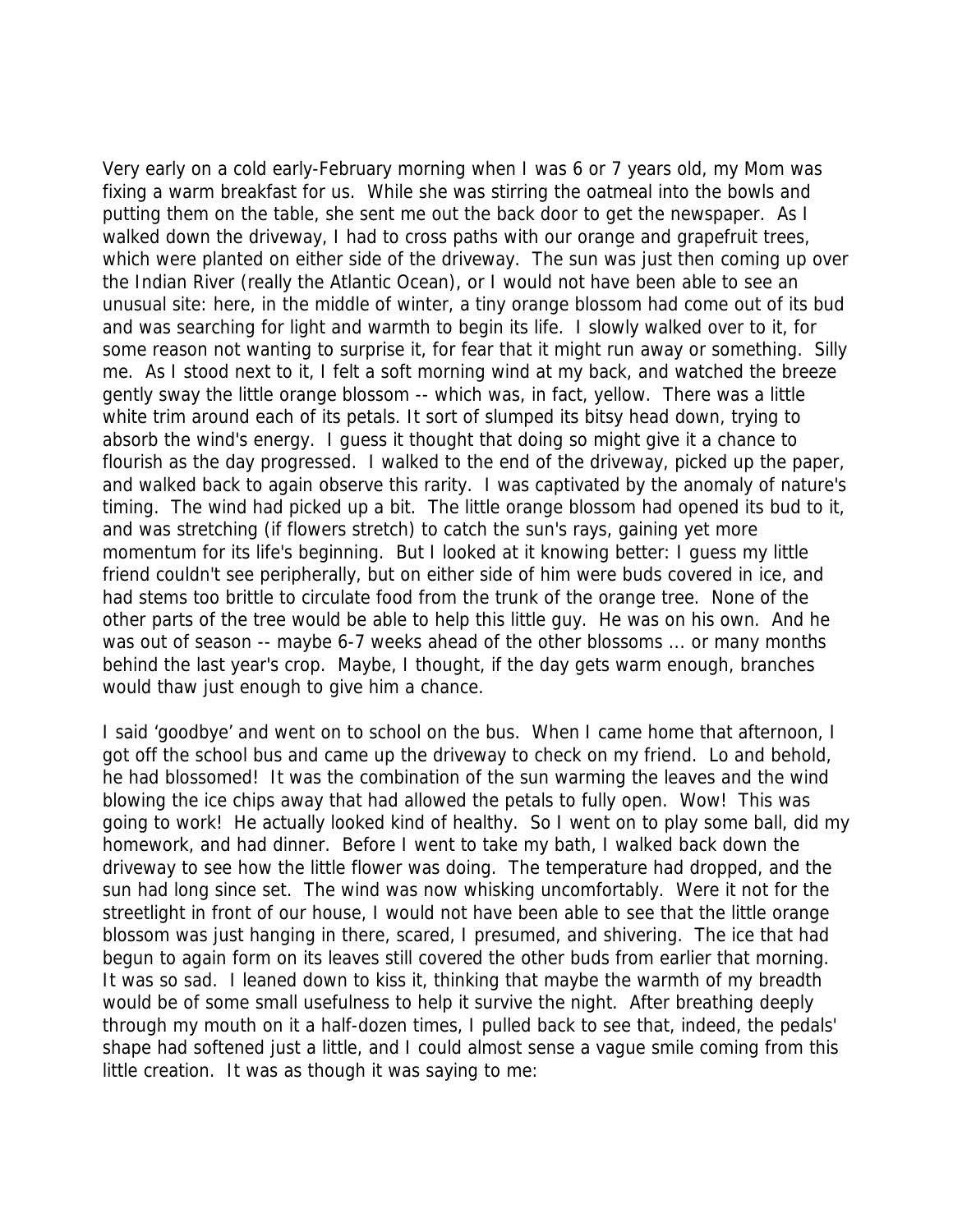"Thank you. I don't know who you are, or why you have cared for me, but thank you. I know I don't belong here in this season; I didn't ask for this to happen now. But, I have a survival instinct, and I will do what I can to make it. Even though it is against all odds, I want to be useful and show my beauty in this short time that I have been given. Whoever you are, thank you for caring for me. If this is all I will ever be, I will have known your touch and have been blessed for it."

Now, I knew flowers can't talk, but I also know what I heard that night. I walked into house, went to bed, and said a prayer that my little friend would make it through the night.

I got up very early the next day, and didn't wait for Mom to ask me to get the paper. As I rushed to get it, I didn't stop on the way down the driveway, either, because I knew I'd be able to see better with the sun's light shining back on the tree. Returning, I approached the orange blossom tree. I looked where my little friend had been, but saw nothing. As I got closer, I realized I could not remember which branch it was on -- they all looked the same now. A few steps closer I realized the reason -- the blossom was no more. It didn't even die on the vine: the freeze that night was so harsh, that all the petals -- I guessed it must have been agonizingly slowly -- had every one fallen to the ground. There, the ants (who can protect themselves underground at night) had already found the fallen petals and were devouring them. Where the bud had been was just an ugly green stub -- not even remained the beauty of an unopened bud, but just a cavity on the branch. There was nothing left. I was crushed, absolutely crushed. I hadn't even gotten to say goodbye. There was not even a corpse for me to bury, as if a little boy were to want to bury a flower. It was just gone, and all that remained was my hurt, my anger at God, my anger at winter, and my longing for my tiny friend who had tried to live its life at the wrong time and in the wrong season.

Would it have helped if I had covered it with a cloth? Would it have helped if I had come out in the middle of night and blown my breadth on it? What if I had sat there through the night with a cigarette lighter (grandpa's) held to its frail petals, just to keep it warm - would that have made a difference? Could I have done anything to sustain its life just a little longer? Did my tiny friend deserve this? Many years later, I learned that the answer to every one of these questions was "no." But I also learned that, no matter what I thought I could have done, I was there at just the right time to make its life just a little brighter for the time it did have. I did what I could do, and my little friend thanked me for being with him in the worst of circumstances. Never a February passes that I am not reminded of the little orange blossom who, for whatever reason, wanted bloom on that winter day. I also came to learn that the magnitude of my hurt was exactly proportional to the difference between the realities of this world and my expectation that things could somehow be different for just this one little flower. Juxtaposed somewhere between hope and the laws of nature and rightness is the realization that some things come for just a moment, and then they pass right on by. And that is why growing up never ceases until we are grown fully to God's arms as we leave this place. And that is also why it will not